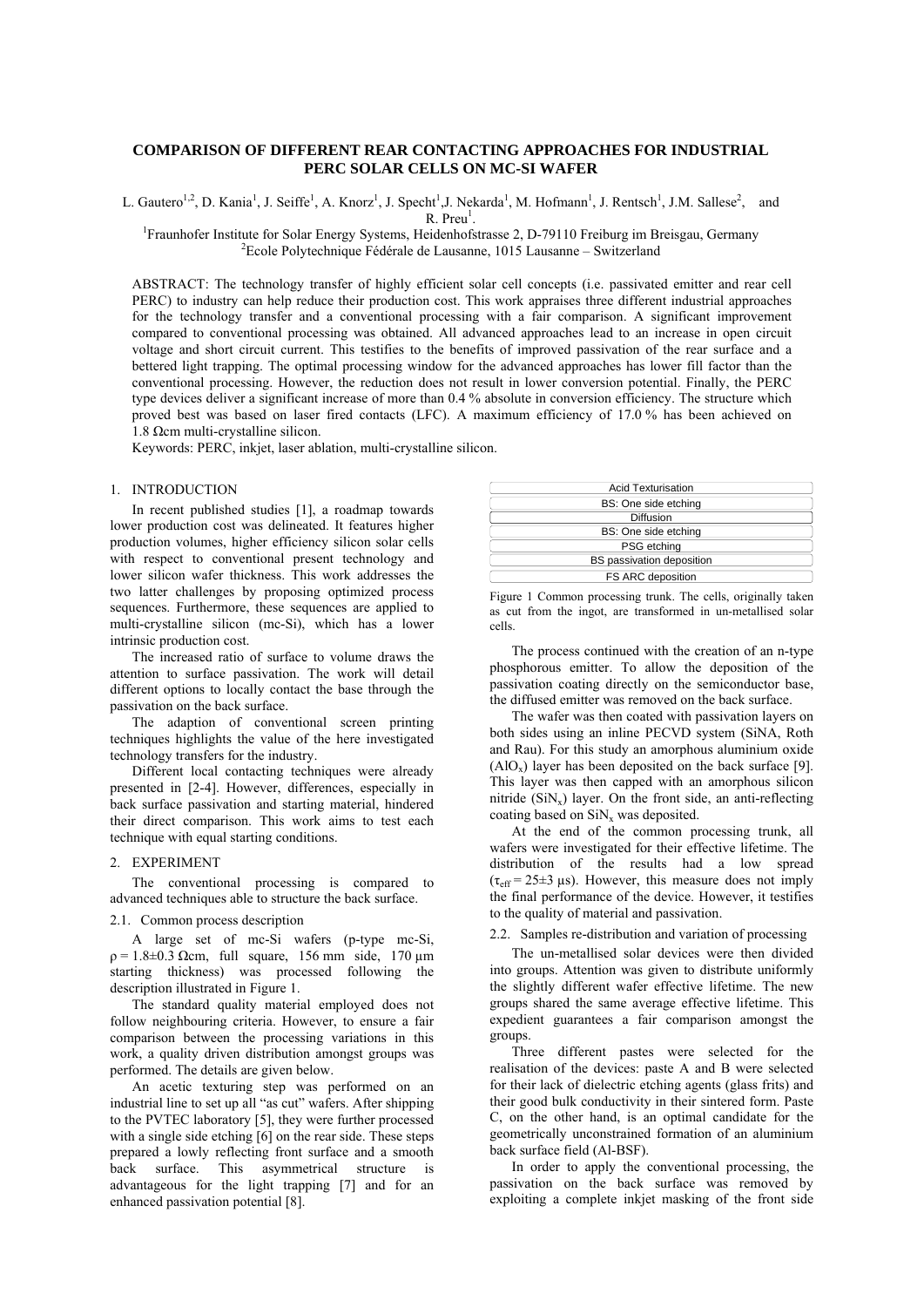(see double lined box in Figure 2). The passivation coating and its removal are performed in addition to the conventional processing.



Figure 2 The devices realized from the process flow in Figure 1 were then processed with 4 different methods. These methods varied the approach to locally penetrate the otherwise isolating passivation. Furthermore, the paste was varied (A, B and C) along with the co-firing maximum set temperature.

One of the groups is distinguished by the formation of an Al-BSF on the rear surface. This is the current conventional processing method and is therefore used as a reference. The other three advanced processing methods, on the other hand, exploit the passivated back surface.

### 2.3. Laser ablation

The passivation layers can be ablated by means of laser ablation techniques (LA). Previous work on similarly deposited dielectric layers delivered the necessary experience to perform local opening [10]. The direct action of the laser pulse on the coating removes it entirely, leaving an undamaged silicon surface exposed. The subsequently screen printed metallic paste alloys on the local opening [11, 12], forming the contact. As for the other PERC cases below, the contacts have been distributed on the back as sketched in Figure 3.



Figure 3 The contacts (small circles) are placed on the edges of adjacent equilateral triangles.

### 2.4. Laser fired contacts

In our labs, an alternative based on laser fired contacts (LFC) has been developed and improved repeatedly [13, 14]. The base is contacted after the sintering of the screen printed metals. A local heating by laser melts the aluminium, the dielectric layer, and a small quantity of silicon beneath. The re-crystallisation of this melt delivers the desired contact.

Subsequently, a tempering step cured the damage introduced by the process.

# 2.5. Inkjet masking

A selective masking by means of inkjet [15, 16] has been evaluated (IJ). The applied sequence covers the wafers entirely on the front with a wax mask. On the other hand, on the back surface a specifically designed wax mask left areas of the passivation dielectric exposed

(see Figure 3). The subsequent wet etch erodes the dielectric. Finally, the mask is removed in an acetone bath. The screen printed aluminium layer alloys during the sintering through the opening with the silicon beneath (as described for 2.3,)

Table 1 Details of desired metal coverage for each technique. A legend for the symbols is detailed in Figure 3.

|            |       | Radius       | Pitch         |  |
|------------|-------|--------------|---------------|--|
| Contact    | Paste |              |               |  |
|            |       | $\mathbf{r}$ |               |  |
|            |       | $(\mu m)$    | $L_P$<br>(µm) |  |
| Al-BSF     |       | $\infty$     |               |  |
| LA         | в     | 25           | 450           |  |
| <b>LFC</b> | . B   | 30           | 500           |  |
|            |       |              | 800           |  |

\* This desired opening size was not matched. Instead, equivalent radiuses larger than 70 µm were observed after wet etching.

### 2.6. Metal coverage and passivation

The technologies chosen leave little room for the design of the contact radius. Each technique has its own range of allowed radiuses (see Table 1). To allow a fair comparison, a similar metal cover fraction has been performed for each group. Although this does not optimize the coverage for each technique, the calculated deviation from the maximum gain is less than 0.1% absolute (calculation performed with the tool developed internally [17]).

The dielectric coating employed on the back surface for this study is a stack of  $AIO_x$  and  $SiN_x$ . This stack has been tested in other parallel works for its passivation potential and its performance on solar cells. More details can be found elsewhere[9, 18].

# 3. RESULTS

#### 3.1. Illuminated characterisation

The solar cells, after the processing (Figure 1 and Figure 2), are measured to investigate their behaviour at standard illumination conditions (AM1.5G). The well established characteristics are reported in Table 2 (open circuit voltage  $V_{\text{OC}}$ , short circuit current  $J_{\text{SC}}$ , conversion efficiency *η*, and fill factor *FF*).

Table 2 Average values for the optimal processing (in **bold**) and best solar cell values (in *italics*). The number of averaged cells is reported in brackets.

| Contact     | $V_{\rm OC}$<br>(mV) | $J_{\rm SC}$<br>(mA/cm <sup>2</sup> ) | η<br>$(\%)$ | FF<br>(%) |
|-------------|----------------------|---------------------------------------|-------------|-----------|
| $AI-BSF(5)$ | 613                  | 33,5                                  | 15,8        | 76,8      |
| best        | 614                  | 33,5                                  | 16,1        | 78,2      |
| LA $(7)$    | 625                  | 34,9                                  | 16,4        | 75,4      |
| best        | 626                  | 34,9                                  | 16.9        | 77,4      |
| LFC(7)      | 625                  | 34,9                                  | 16,6        | 76,1      |
| best        | 628                  | 35,1                                  | 17          | 77.3      |
| IJ(5)       | 618                  | 34,5                                  | 16,2        | 76,2      |
| best        | 624                  | 34.8                                  | 16,8        | 77.5      |

### 3.2. Internal quantum efficiency

For each structuring and each paste, solar cells were selected by the criteria of high short circuit current. These have been measured for their external quantum efficiency. By using the reflection of the metallised wafer it is possible to obtain the internal quantum efficiency. This in turn unveils the absorption efficiency of each cell structure (see Figure 4). The measurement was performed on the complete solar cell area under 0.1 suns bias light. Furthermore, from these curves it is possible to extract the effective diffusion length [19] (see Table 3).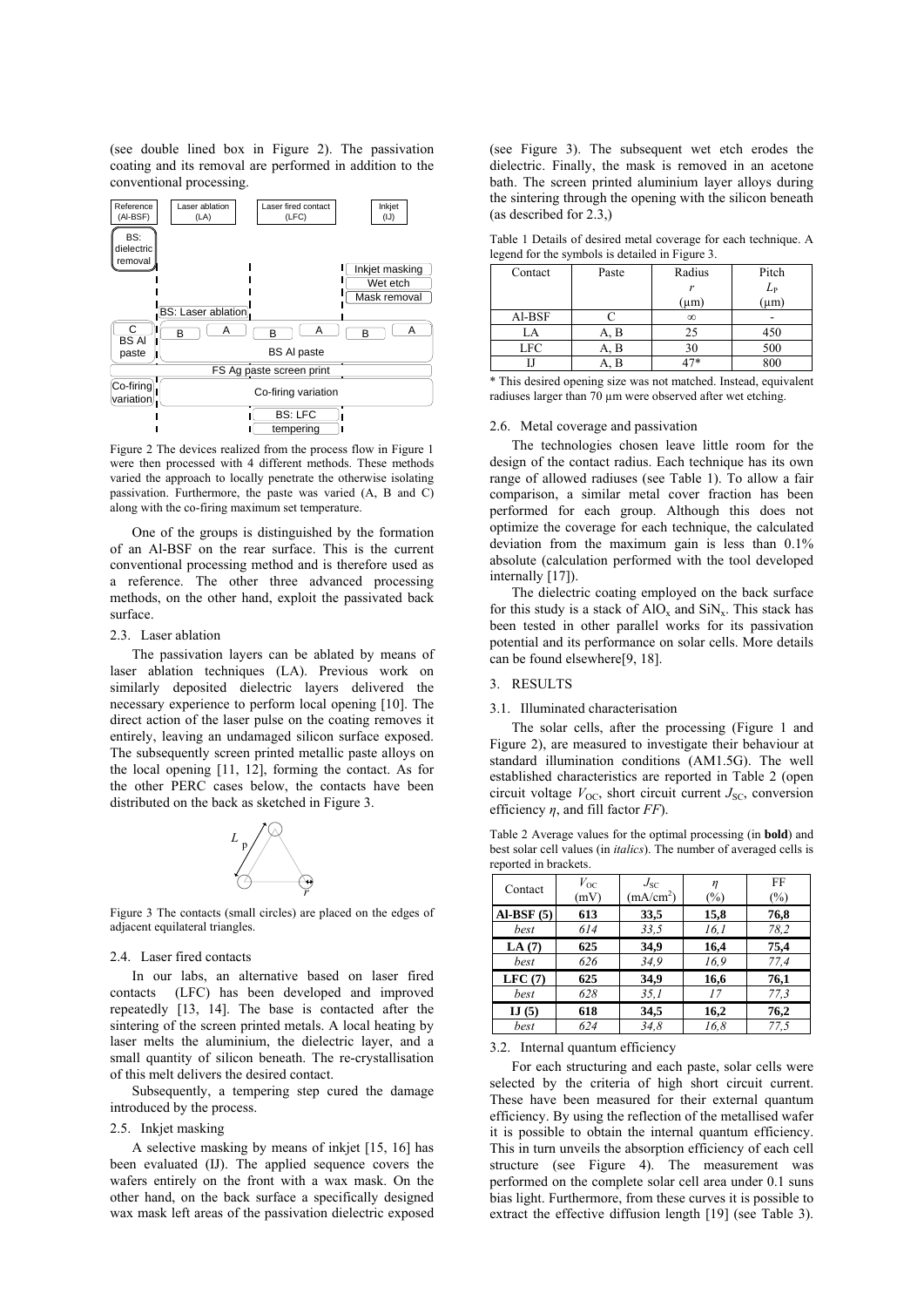Finally, the reflection of the back surface is empirically quantified as the reflection at long wavelength (also in Table 3).



Figure 4 Measurements of the internal quantum efficiency for each cell structure. To underscore the difference of the back surface structure, only the long wavelengths are reported. Structures present almost overlapping curves even with different pastes

Table 3 Measured reflection at 1200 nm  $(R_{1200})$  and calculated diffusion length  $(L_{\text{Dn}})$  for the different structuring methods.

| Structure | $R_{1200}$ |    |  | $L_{\text{Dn}}$ |     |     |
|-----------|------------|----|--|-----------------|-----|-----|
|           | (%)        |    |  | $(\mu m)$       |     |     |
| Paste     | A          | В  |  | A               | D   |     |
| Al-BSF    |            |    |  |                 |     | 289 |
| LA        | 52         | 50 |  | 436             | 487 |     |
| LFC       | 55         | 54 |  | 513             | 551 |     |
|           | 48         | 48 |  | 348             | 373 |     |

3.3. Fill factors



Figure 5 Box-Whisker plot of the difference between the fill factor and the pseudo fill factor. This latter is obtained from a SunsVoc measurement. The squares indicate the average, the line in the box represents the median, box edges represent the standard deviation, and the whiskers indicate the 95% confidence interval. Note the logarithmic scale.

The difference of the pseudo fill factor p*FF* and the *FF*, as a consequence of their definition, is a direct and quantitative observation on the resistive path that the photogenerated current has to cover before reaching any external load. Before presenting this difference we detail that the absolute value of the p*FF* is homogeneous amongst all wafers (81±0.7).

The differences are plotted in Figure 5. Each group had 4 or more solar cells. The groups are divided by

aluminium paste, firing temperature, and the realised structure.

From the measurement of the finger bulk resistance performed on the front side grid, it can be inferred that the reference and the advanced processed samples shares the same front grid series resistance. This, in turn, supports a stronger relation between the plotted value (Figure 5) and the back surface structuring variations performed.

# 4. DISCUSSIONS

The trends and absolute values are used to discuss the performances of the implemented PERC structures.

The efficiency of all PERC type solar cells is significantly higher than the reference group Al-BSF (see Table 2). This can also be interpreted as a direct consequence of the increased diffusion length, which is distinctive for these groups (see Table 3). The experimental setting allows attributing the advantage to the better surface passivation of the back side.

Such results can be further enhanced by choosing a base material with a higher doping level. Indeed, mc-Si material is unaffected by boron-oxygen complexes. A low resistive base decreases the spreading resistance effect that affects PERC type solar cells with decreased *FF*. Simulations were conducted with the help of an analytical model [17]. By using the results of this work as input parameters, an increase up to 0.3 % abs. was calculated for a proper material choice on the best structure here presented (LFC).

4.1. Recombination at the back surface and increased photon collection

Due to the identical front side amongst the various groups, the variation of the open circuit voltage is directly traceable to the structure present on the back surface. A decrease in  $V_{OC}$  (less than 10 mV) is observed on back surface passivated samples between the lowest and the highest temperature. This can represent a wearing of the passivation layer. Details on the passivation layer behaviour are given elsewhere [18, 20]. However, its extent varies with the contacting scheme.

Except in their optimal process window, LA and IJ groups tend to limit the  $V_{OC}$  more than the LFC group by the same processing conditions. This observation infers a changing local passivation of the contact for LA and IJ.

Reflection measurements (see Table 3) reported the highest escape reflection (measured as the reflection of the finished solar cell at 1200 nm) for the LFC case. With this measurement a distinction on the light trapping of each structuring method is at hand. The difference can be attributed to undercutting phenomena of the aluminium paste at the local contacts during the firing [11]. These would increase further the metal fraction, reducing in turn the reflection of long wavelengths at the back surface and their eventual collection.

# 4.2. Back contacting comparison

A difference emerges amongst the PERC structures between the case of IJ and the two other groups. Inkjetted cells achieve on average a lower  $V_{\text{OC}}$  and lower  $J_{\text{SC}}$ result. This can be attributed to the metal coverage being larger than intended. However, the increased metal fraction of the inkjetted samples results in an increase of the *FF*. This is also confirmed by calculations [17].

A main difference between the LA group and the LFC group is the average *FF*. Although  $V_{OC}$  and  $J_{SC}$  are